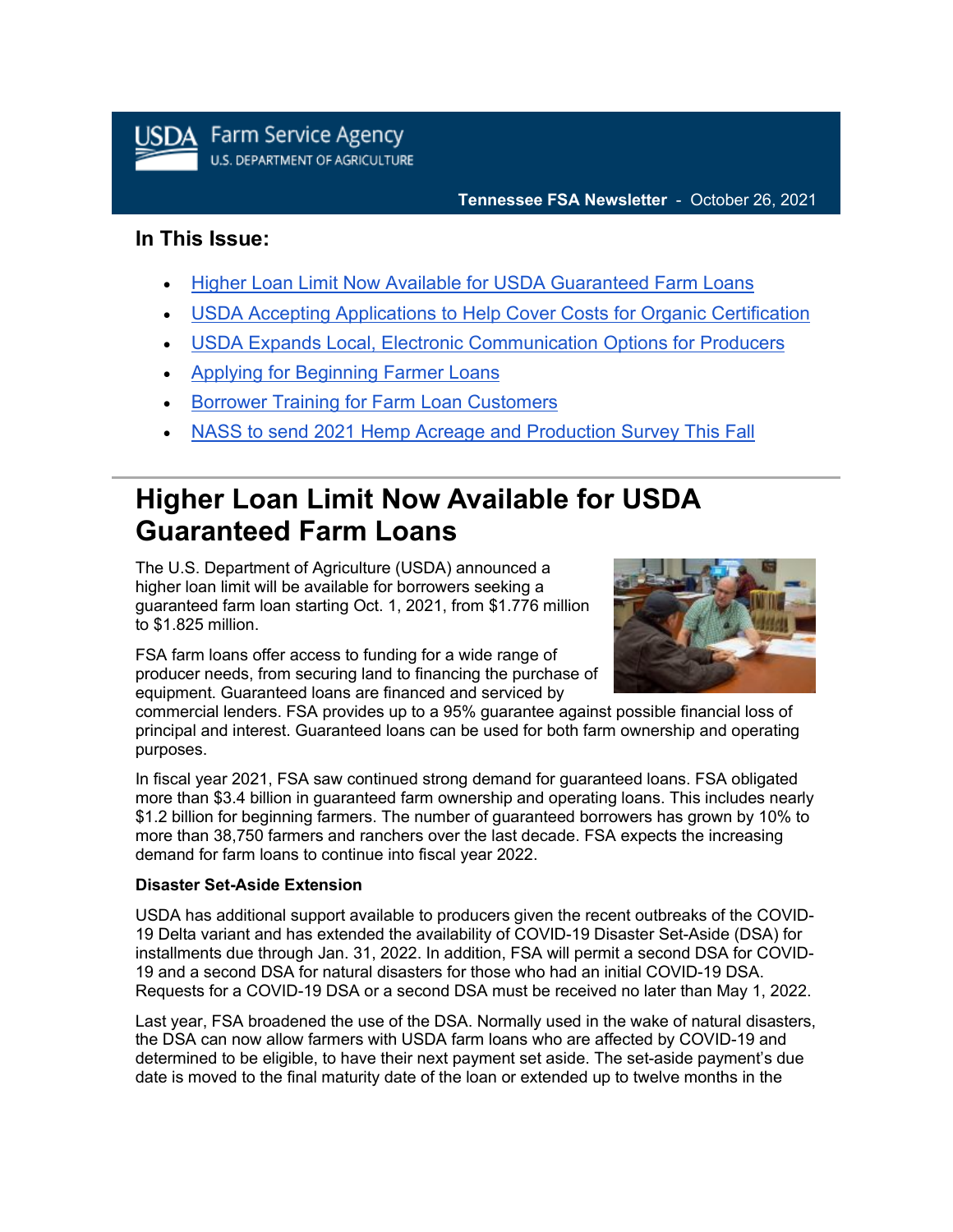case of an annual operating loan. Any principal set-aside will continue to accrue interest until it is repaid. This will improve the borrower's cashflow in the current production cycle.

#### **More Information**

Producers can explore available options on all FSA loan options at [fsa.usda.gov](https://gcc02.safelinks.protection.outlook.com/?url=https%3A%2F%2Fwww.fsa.usda.gov%2F%3Futm_medium%3Demail%26utm_source%3Dgovdelivery&data=04%7C01%7C%7C056ec82638164060532008d99894c661%7Ced5b36e701ee4ebc867ee03cfa0d4697%7C0%7C0%7C637708587020092886%7CUnknown%7CTWFpbGZsb3d8eyJWIjoiMC4wLjAwMDAiLCJQIjoiV2luMzIiLCJBTiI6Ik1haWwiLCJXVCI6Mn0%3D%7C1000&sdata=PWri47DrpU18nlsxezrVCFVeLBTouuT%2FXZmFGwcDM5M%3D&reserved=0) or by contacting their [local USDA Service Center.](https://www.farmers.gov/working-with-us/service-center-locator?utm_medium=email&utm_source=govdelivery) Service Center staff continue to work with agricultural producers via phone, email, and other digital tools. Because of the pandemic, some [USDA Service Centers](http://www.farmers.gov/service-locator?utm_medium=email&utm_source=govdelivery) are open to limited visitors. Contact your Service Center to set up an in-person or phone appointment. Additionally, more information related to USDA's response and relief for producers can be found at [farmers.gov/coronavirus.](https://www.farmers.gov/coronavirus?utm_medium=email&utm_source=govdelivery)

USDA touches the lives of all Americans each day in so many positive ways. In the Biden-Harris Administration, USDA is transforming America's food system with a greater focus on more resilient local and regional food production, fairer markets for all producers, ensuring access to healthy and nutritious food in all communities, building new markets and streams of income for farmers and producers using climate smart food and forestry practices, making historic investments in infrastructure and clean energy capabilities in rural America, and committing to equity across the Department by removing systemic barriers and building a workforce more representative of America. To learn more, visit [www.usda.gov](https://gcc02.safelinks.protection.outlook.com/?url=https%3A%2F%2Fgbc-word-edit.officeapps.live.com%2Fwe%2Fwww.usda.gov%3Futm_medium%3Demail%26utm_source%3Dgovdelivery&data=04%7C01%7C%7C056ec82638164060532008d99894c661%7Ced5b36e701ee4ebc867ee03cfa0d4697%7C0%7C0%7C637708587020102842%7CUnknown%7CTWFpbGZsb3d8eyJWIjoiMC4wLjAwMDAiLCJQIjoiV2luMzIiLCJBTiI6Ik1haWwiLCJXVCI6Mn0%3D%7C1000&sdata=Z0jhYbq%2Bzppb%2BCfC0HwAepHcPjB2kt3V7FJdncHF8H8%3D&reserved=0)*.*

### <span id="page-1-0"></span>**USDA Accepting Applications to Help Cover Costs for Organic Certification**



USDA's Farm Service Agency (FSA) announced that organic producers and handlers can apply for USDA funds to assist with the cost of receiving and maintaining organic certification through the [Organic Certification Cost Share Program](https://gcc02.safelinks.protection.outlook.com/?url=https%3A%2F%2Fwww.fsa.usda.gov%2Fprograms-and-services%2Foccsp%2Findex%3Futm_medium%3Demail%26utm_source%3Dgovdelivery&data=04%7C01%7C%7C056ec82638164060532008d99894c661%7Ced5b36e701ee4ebc867ee03cfa0d4697%7C0%7C0%7C637708587020102842%7CUnknown%7CTWFpbGZsb3d8eyJWIjoiMC4wLjAwMDAiLCJQIjoiV2luMzIiLCJBTiI6Ik1haWwiLCJXVCI6Mn0%3D%7C1000&sdata=YY2eRfQO1ML9lma0mvOuOks5LE3vBEDCSbOxTtwrdGo%3D&reserved=0) (OCCSP). Applications for eligible certification expenses paid between Oct. 1, 2020, and Sept. 30, 2021, are due Nov. 1, 2021.

OCCSP provides cost-share assistance to producers and handlers of agricultural products for the costs of obtaining or maintaining organic certification under the USDA's National Organic Program. Eligible producers include any certified producers or handlers who have paid organic certification fees to a USDA-accredited certifying agent. Producers can be reimbursed for expenses including application fees, inspection costs, fees related to equivalency agreement and arrangement requirements, travel expenses for inspectors, user fees, sales assessments and postage.

For 2021, OCCSP will reimburse 50 percent of a certified operation's allowable certification costs, up to a maximum of \$500 for each of the following categories or "scopes:"

- crops
- wild crops
- **livestock**
- processing/handling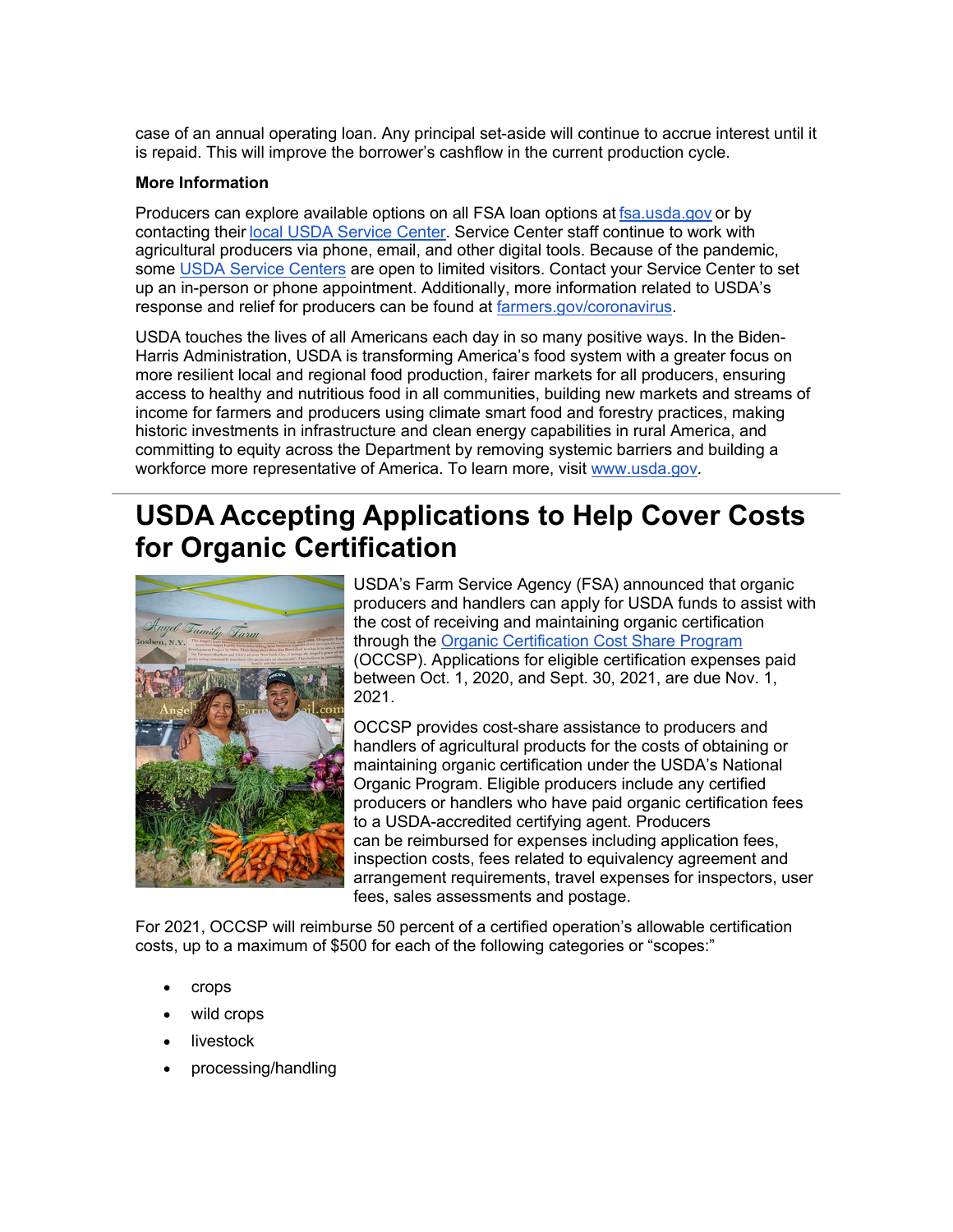State organic program fees.

Organic farmers and ranchers may apply through an FSA county office or a participating state agency.

#### **More Information**

To learn more about organic certification cost share, please visit the [OCCSP](https://gcc02.safelinks.protection.outlook.com/?url=https%3A%2F%2Fwww.fsa.usda.gov%2Fprograms-and-services%2Foccsp%2Findex%3Futm_medium%3Demail%26utm_source%3Dgovdelivery&data=04%7C01%7C%7C056ec82638164060532008d99894c661%7Ced5b36e701ee4ebc867ee03cfa0d4697%7C0%7C0%7C637708587020112799%7CUnknown%7CTWFpbGZsb3d8eyJWIjoiMC4wLjAwMDAiLCJQIjoiV2luMzIiLCJBTiI6Ik1haWwiLCJXVCI6Mn0%3D%7C1000&sdata=FlWCDHwDj42VGQiEAV%2FFAAsouLbbIUCR8%2B22SMtZxoo%3D&reserved=0)  [webpage,](https://gcc02.safelinks.protection.outlook.com/?url=https%3A%2F%2Fwww.fsa.usda.gov%2Fprograms-and-services%2Foccsp%2Findex%3Futm_medium%3Demail%26utm_source%3Dgovdelivery&data=04%7C01%7C%7C056ec82638164060532008d99894c661%7Ced5b36e701ee4ebc867ee03cfa0d4697%7C0%7C0%7C637708587020112799%7CUnknown%7CTWFpbGZsb3d8eyJWIjoiMC4wLjAwMDAiLCJQIjoiV2luMzIiLCJBTiI6Ik1haWwiLCJXVCI6Mn0%3D%7C1000&sdata=FlWCDHwDj42VGQiEAV%2FFAAsouLbbIUCR8%2B22SMtZxoo%3D&reserved=0) visit [usda.gov/organic,](https://www.usda.gov/topics/organic?utm_medium=email&utm_source=govdelivery) or contact your [local USDA Service Center.](https://www.farmers.gov/service-center-locator?utm_medium=email&utm_source=govdelivery)

# <span id="page-2-0"></span>**USDA Expands Local, Electronic Communication Options for Producers**

USDA is expanding our online communications platform that the Farm Service Agency (FSA) has used for years to now include local information from the Natural Resources Conservation Service (NRCS), Risk Management Agency (RMA), and other USDA agencies.

Subscribers will now receive important information on FSA, NRCS and RMA programs, eligibility requirements, deadlines, and more.



You're currently subscribed to the Tennessee State Office USDA FSA newsletter and updates. News will continue to be sent via e-mail right to your home or farm office, or to your smartphone – allowing you to receive immediate notification of USDA news that applies to your agricultural operation.

For more information visit [farmers.gov/working-with-us/stay-connected](https://www.farmers.gov/working-with-us/stay-connected?utm_medium=email&utm_source=govdelivery) .

### <span id="page-2-1"></span>**Applying for Beginning Farmer Loans**



The Farm Service Agency (FSA) assists beginning farmers to finance agricultural enterprises. Under these designated farm loan programs, FSA can provide financing to eligible applicants through either direct or guaranteed loans. FSA defines a beginning farmer as a person who:

- Has operated a farm for not more than 10 years
- Will materially and substantially participate in the operation of the farm
- Agrees to participate in a loan assessment, borrower training and financial management program sponsored by FSA
- Does not own a farm in excess of 30 percent of the county's average size farm.

For more information contact, contact your local county office or visit [fsa.usda.gov.](https://gcc02.safelinks.protection.outlook.com/?url=http%3A%2F%2Fwww.fsa.usda.gov%2F%3Futm_medium%3Demail%26utm_source%3Dgovdelivery&data=04%7C01%7C%7C056ec82638164060532008d99894c661%7Ced5b36e701ee4ebc867ee03cfa0d4697%7C0%7C0%7C637708587020112799%7CUnknown%7CTWFpbGZsb3d8eyJWIjoiMC4wLjAwMDAiLCJQIjoiV2luMzIiLCJBTiI6Ik1haWwiLCJXVCI6Mn0%3D%7C1000&sdata=1%2BsE%2B%2BENzlA6Lo0xkg%2BGvK2DHo%2FqPFO16ZEAnAPjjrk%3D&reserved=0)

### <span id="page-2-2"></span>**Borrower Training for Farm Loan Customers**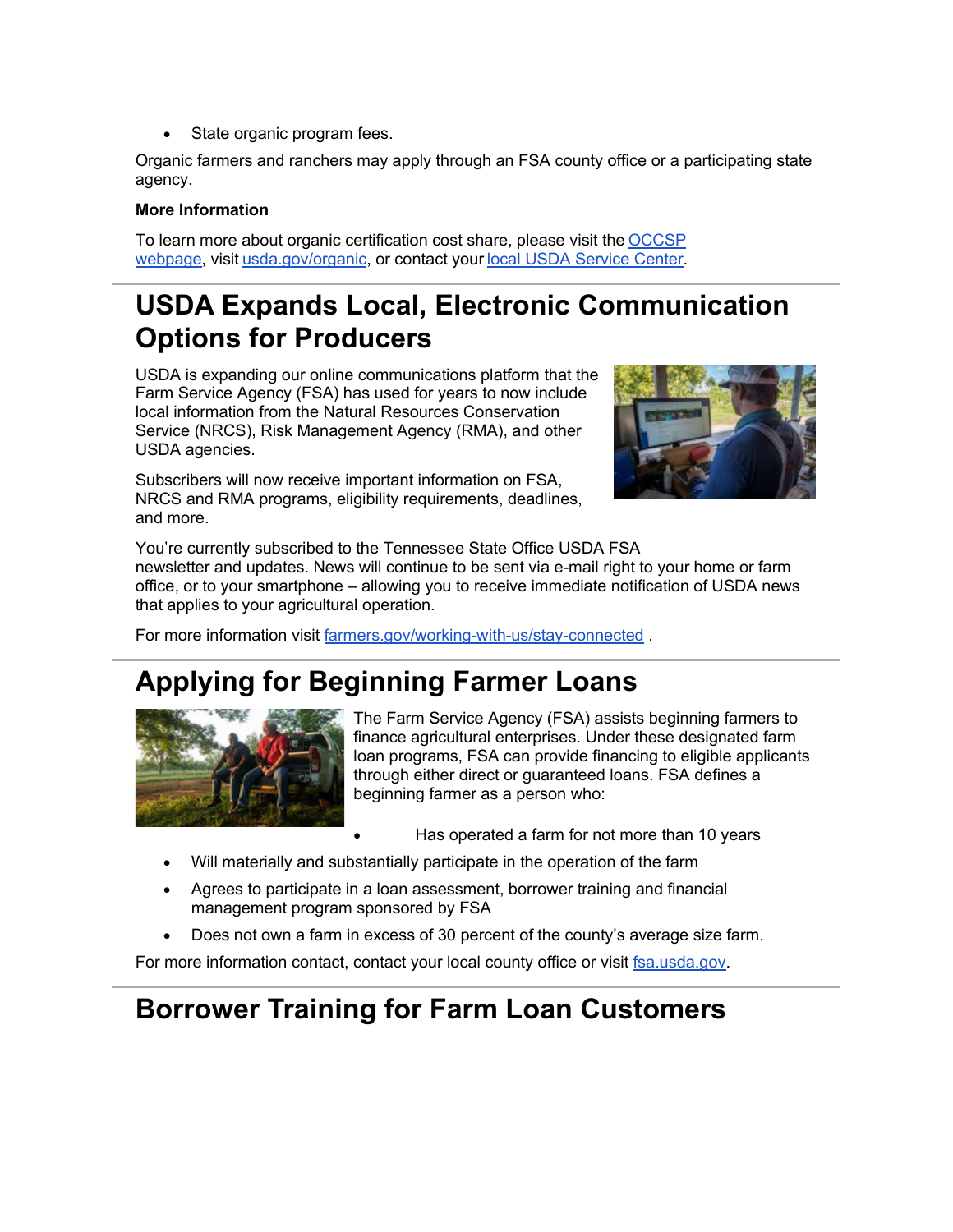Borrower training is available for all Farm Service Agency (FSA) customers. This training is required for all direct loan applicants, unless the applicant has a waiver issued by the agency.

Borrower training includes instruction in production and financial management. The purpose is to help the applicants develop and improve skills that are necessary to successfully operate a farm and build equity in the operation. It aims to help the



producer become financially successful. Borrower training is provided, for a fee, by agency approved vendors. Contact your local FSA Farm Loan Manager for a list of approved vendors.

## <span id="page-3-0"></span>**NASS to send 2021 Hemp Acreage and Production Survey This Fall**

This October, USDA's National Agricultural Statistics Service will mail its first Hemp Acreage and Production Survey. The survey will collect information on the total planted and harvested area, yield, production, and value of hemp in the United States.

The Domestic Hemp Production Program established in the Agriculture Improvement Act of 2018 (2018 Farm Bill) allows for the cultivation of hemp under certain conditions. The Hemp Acreage and Production survey will provide needed data about the hemp industry to assist producers, regulatory agencies, state governments, processors, and other key industry entities.

Producers may complete the survey online at [agcounts.usda.gov](https://gcc02.safelinks.protection.outlook.com/?url=https%3A%2F%2Fwww.agcounts.usda.gov%2Fstatic%2Fcawi%2Flayouts%2Fcawi%2Fbreeze%2Findex.html%3Futm_medium%3Demail%26utm_source%3Dgovdelivery&data=04%7C01%7C%7C056ec82638164060532008d99894c661%7Ced5b36e701ee4ebc867ee03cfa0d4697%7C0%7C0%7C637708587020122749%7CUnknown%7CTWFpbGZsb3d8eyJWIjoiMC4wLjAwMDAiLCJQIjoiV2luMzIiLCJBTiI6Ik1haWwiLCJXVCI6Mn0%3D%7C1000&sdata=sQi9nZlYN3IOJMiVvIF4dyhLqABGjtAU8y8D1u4eb7U%3D&reserved=0) or they may complete and return the survey by mail using the return envelope provided.

Learn more about the survey at [nass.usda.gov/go/hemp.](https://gcc02.safelinks.protection.outlook.com/?url=https%3A%2F%2Fwww.nass.usda.gov%2Fgo%2Fhemp%3Futm_medium%3Demail%26utm_source%3Dgovdelivery&data=04%7C01%7C%7C056ec82638164060532008d99894c661%7Ced5b36e701ee4ebc867ee03cfa0d4697%7C0%7C0%7C637708587020122749%7CUnknown%7CTWFpbGZsb3d8eyJWIjoiMC4wLjAwMDAiLCJQIjoiV2luMzIiLCJBTiI6Ik1haWwiLCJXVCI6Mn0%3D%7C1000&sdata=wFIk3xg%2FXhYVNzWATtECNAJxFaX19AUHdVTcuLZVqMk%3D&reserved=0)

### **Tennessee Farm Service Agency**

579 U.S. Courthouse 801 Broadway Nashville, TN 37203

Phone: (615) 277-2600 Fax: (855) 494-7764

#### **Acting State Director**

Tyeisha L. Samples

To find contact information for your local office go to